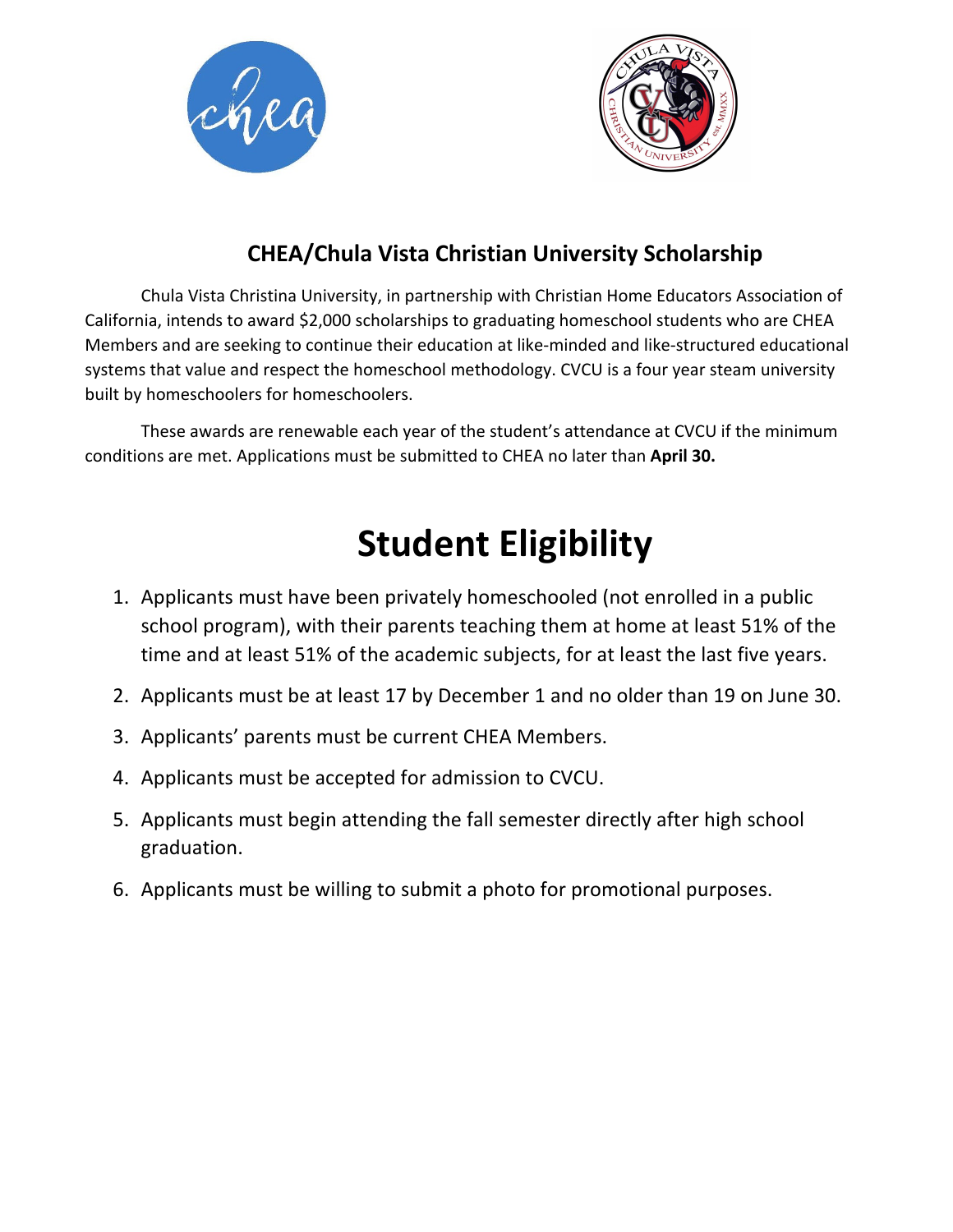#### **The following are to be completed:**

- 1. CVCU/CHEA Scholarship Application
- 2. Signed Photo Release Form. CHEA may wish to print scholarship winners' photo in one or more of its publications and/or on the website or social media. www.cheaofca.org
- 3. Brief statement telling of the student's personal Christian faith and conversion. This must be no longer than one page
- 4. Student essay explaining how homeschooling has affected their lives, why they want to attend Chula Vista Christian University, and what their goals are for the future. This must be no longer than one page.
- 5. Student transcript of high school work, including first semester of current year's work. SAT/ACT scores are not required but may be submitted.
- 6. List of all courses taken each year for the past four years which were taught either outside the home or by someone other than the parent.
- 7. Notification of acceptance from CVCU submitted upon receipt.

Each page should include the **student's name** in the upper left corner.

Each page must be printed on one side of the paper only.

Essays should each take only one page

All forms and documents should be mailed to CVCU/CHEA Scholarship, CHEA of California, 12672 Limonite Ave. Ste. 3E #514, Eastvale, CA, 92880, postmarked no later than **April 30**, or emailed to office@cheaofca.org by **April 30**

Applicants will be notified of the scholarship **by May 15. No funds will be issued to the student. The scholarship will be applied directly to the student's tuition.**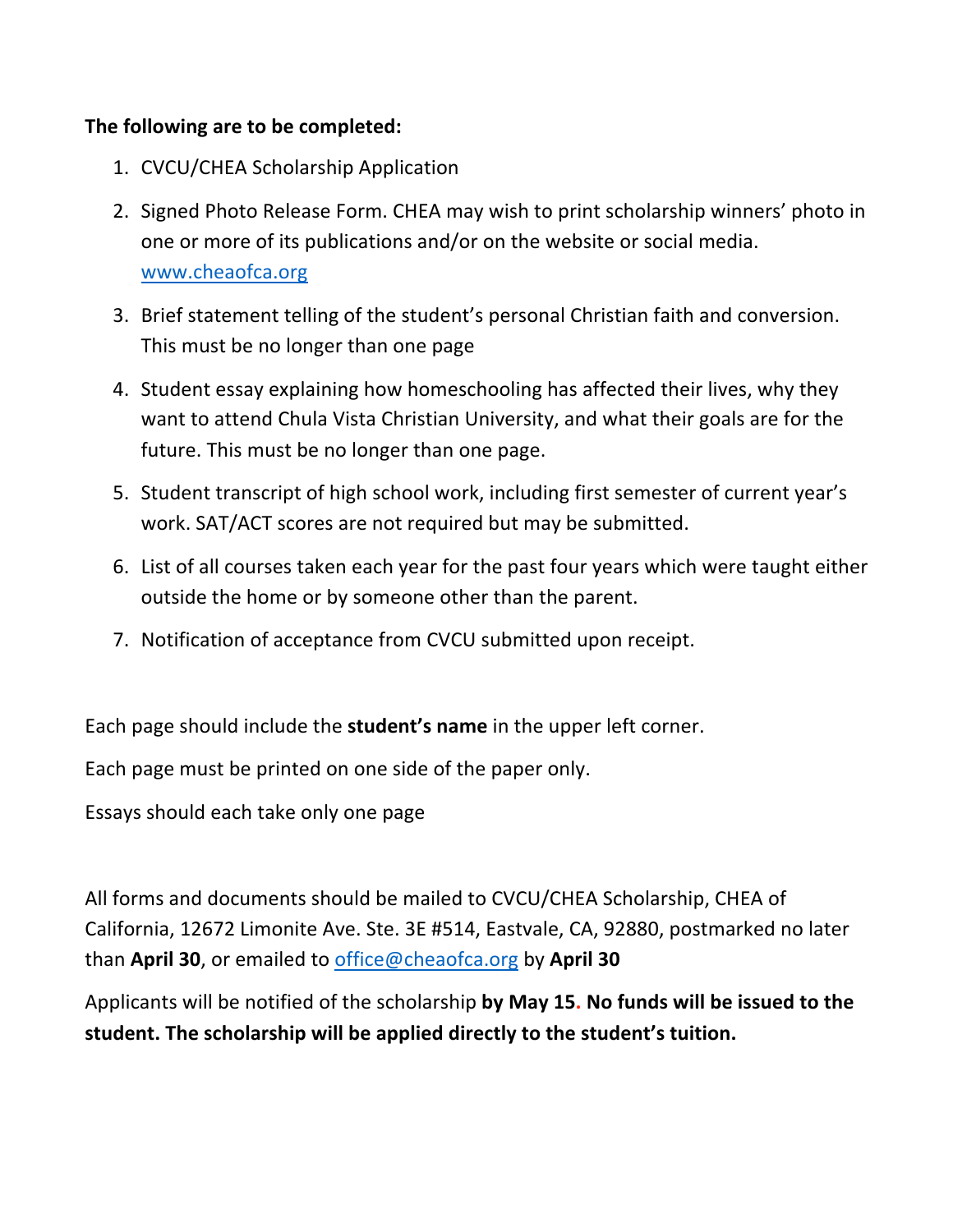# CVCU/CHEA Scholarship Photographic Release

I (print name) and in the same of the state of the state of the state of the state of the state of the state o Christian Home Educators Association of California, unrestricted rights and permission to copyright and use, reuse, publish, and republish photographic portraits or pictures of:

\_\_ (initial) me, an adult age 18 or older,

\_\_ (initial) my child,

Or in which my child may be included intact, or in part, composite or distorted in character or form, without restrictions as to changes of transformations, or reproduction thereof in color or otherwise, made through any and all media now or hereafter known for illustration, art, promotion, advertising, trade, or any other purpose whatsoever.

| CHEA of California • 12672 Limonite Ave, Suite 3E, #514 • Eastvale, California 92880 Office: |  |  |  |  |  |
|----------------------------------------------------------------------------------------------|--|--|--|--|--|
| 562-864-CHEA · Email: office@cheaofca.org · Website: www.cheaofca.org                        |  |  |  |  |  |